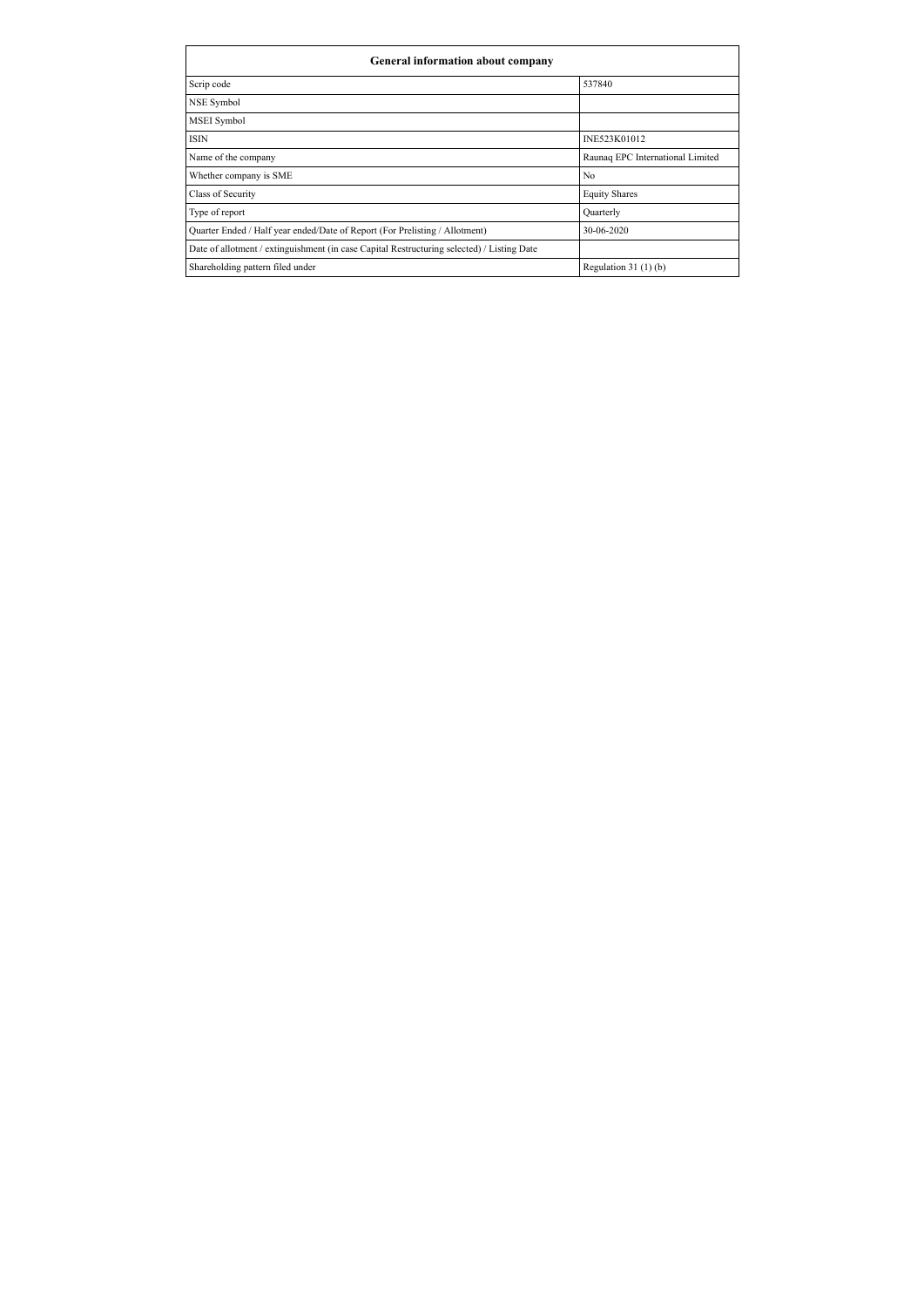|                | <b>Declaration</b>                                                                        |                |                                |                       |                             |
|----------------|-------------------------------------------------------------------------------------------|----------------|--------------------------------|-----------------------|-----------------------------|
| Sr.<br>No.     | Particular                                                                                | Yes/No         | Promoter and<br>Promoter Group | Public<br>shareholder | Non Promoter-<br>Non Public |
|                | Whether the Listed Entity has issued any partly paid up shares?                           | No             | N <sub>o</sub>                 | N <sub>0</sub>        | N <sub>0</sub>              |
| $\overline{2}$ | Whether the Listed Entity has issued any Convertible Securities                           | N <sub>o</sub> | N <sub>0</sub>                 | No                    | N <sub>0</sub>              |
| $\overline{3}$ | Whether the Listed Entity has issued any Warrants?                                        | No.            | N <sub>o</sub>                 | No                    | N <sub>0</sub>              |
| $\overline{4}$ | Whether the Listed Entity has any shares against which<br>depository receipts are issued? | No.            | No                             | No                    | N <sub>0</sub>              |
| 5              | Whether the Listed Entity has any shares in locked-in?                                    | N <sub>o</sub> | N <sub>o</sub>                 | N <sub>0</sub>        | N <sub>0</sub>              |
| 6              | Whether any shares held by promoters are pledge or otherwise<br>encumbered?               | N <sub>o</sub> | N <sub>0</sub>                 |                       |                             |
| $\overline{7}$ | Whether company has equity shares with differential voting<br>rights?                     | No             | No                             | No                    | N <sub>0</sub>              |
| 8              | Whether the listed entity has any significant beneficial owner?                           | <b>Yes</b>     |                                |                       |                             |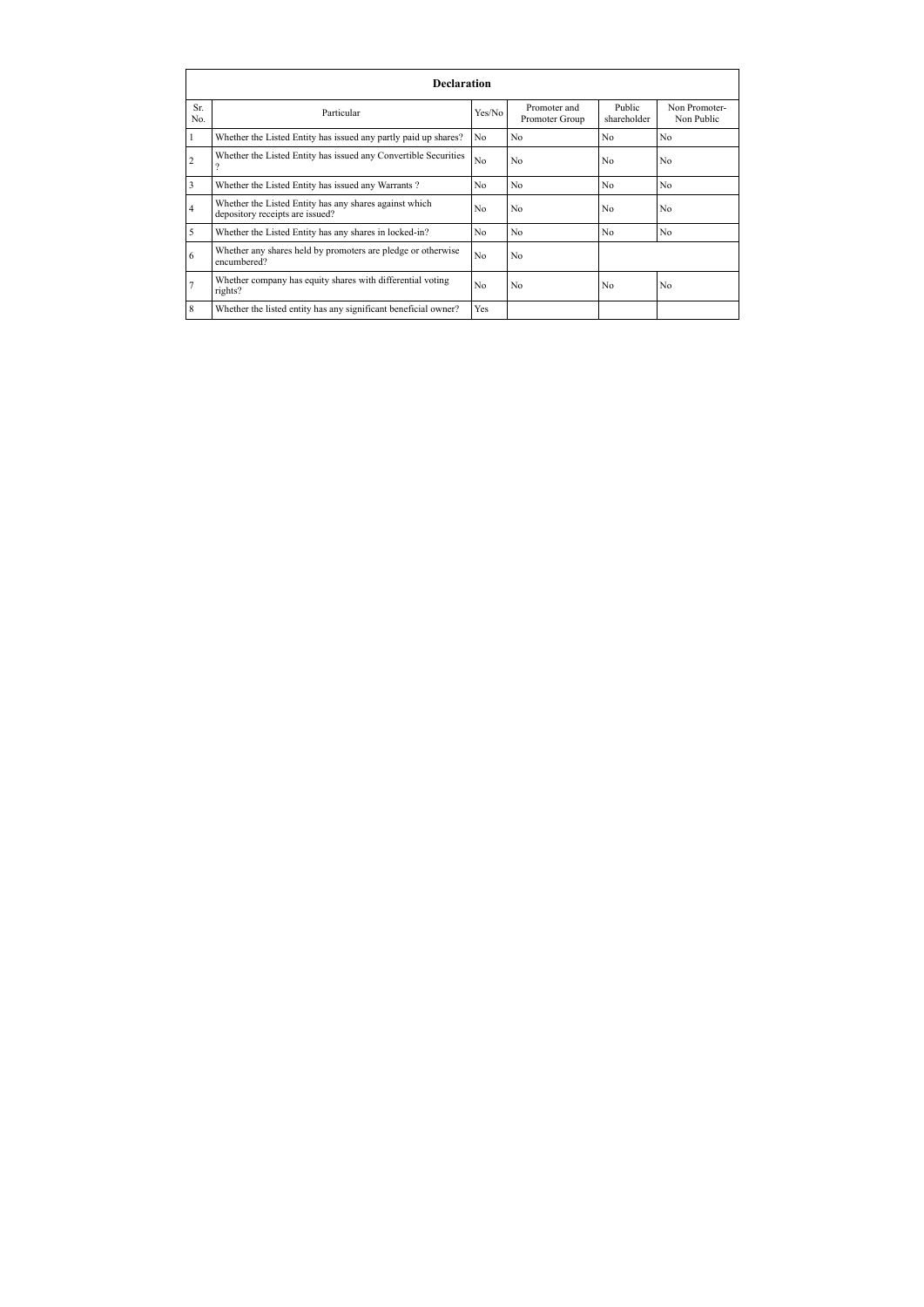|                                                          | Table I - Summary Statement holding of specified securities |                      |                   |                                              |                                                                    |                                                                                                                      |                                                                  |               |       |                     |       |
|----------------------------------------------------------|-------------------------------------------------------------|----------------------|-------------------|----------------------------------------------|--------------------------------------------------------------------|----------------------------------------------------------------------------------------------------------------------|------------------------------------------------------------------|---------------|-------|---------------------|-------|
| Category<br>Category<br>of<br>shareholder<br>(1)<br>(II) | Nos. Of                                                     | No. of<br>fully paid | No. Of<br>Partly  | No. Of<br>shares                             | Total nos.<br>shares<br>held (VII)<br>$= (IV) +$<br>$(V)$ + $(VI)$ | Shareholding as a<br>% of total no. of<br>shares (calculated<br>as per SCRR, 1957)<br>(VIII) As a % of<br>$(A+B+C2)$ | Number of Voting Rights held in each<br>class of securities (IX) |               |       |                     |       |
|                                                          | shareholders                                                | up equity            | paid-up<br>equity | underlying<br>Depository<br>Receipts<br>(VI) |                                                                    |                                                                                                                      | No of Voting (XIV) Rights                                        |               |       | Total as a          |       |
|                                                          | (III)                                                       | shares<br>held (IV)  | shares<br>held(V) |                                              |                                                                    |                                                                                                                      | Class<br>eg: $X$                                                 | Class<br>eg:y | Total | $%$ of<br>$(A+B+C)$ |       |
| (A)                                                      | Promoter<br>&<br>Promoter<br>Group                          | 4                    | 1747955           |                                              |                                                                    | 1747955                                                                                                              | 52.28                                                            | 1747955       |       | 1747955             | 52.28 |
| (B)                                                      | Public                                                      | 2141                 | 1595288           |                                              |                                                                    | 1595288                                                                                                              | 47.72                                                            | 1595288       |       | 1595288             | 47.72 |
| (C)                                                      | Non<br>Promoter-<br>Non Public                              |                      |                   |                                              |                                                                    |                                                                                                                      |                                                                  |               |       |                     |       |
| (C1)                                                     | <b>Shares</b><br>underlying<br><b>DRs</b>                   |                      |                   |                                              |                                                                    |                                                                                                                      |                                                                  |               |       |                     |       |
| (C2)                                                     | Shares held<br>by<br>Employee<br>Trusts                     |                      |                   |                                              |                                                                    |                                                                                                                      |                                                                  |               |       |                     |       |
|                                                          | Total                                                       | 2145                 | 3343243           |                                              |                                                                    | 3343243                                                                                                              | 100                                                              | 3343243       |       | 3343243             | 100   |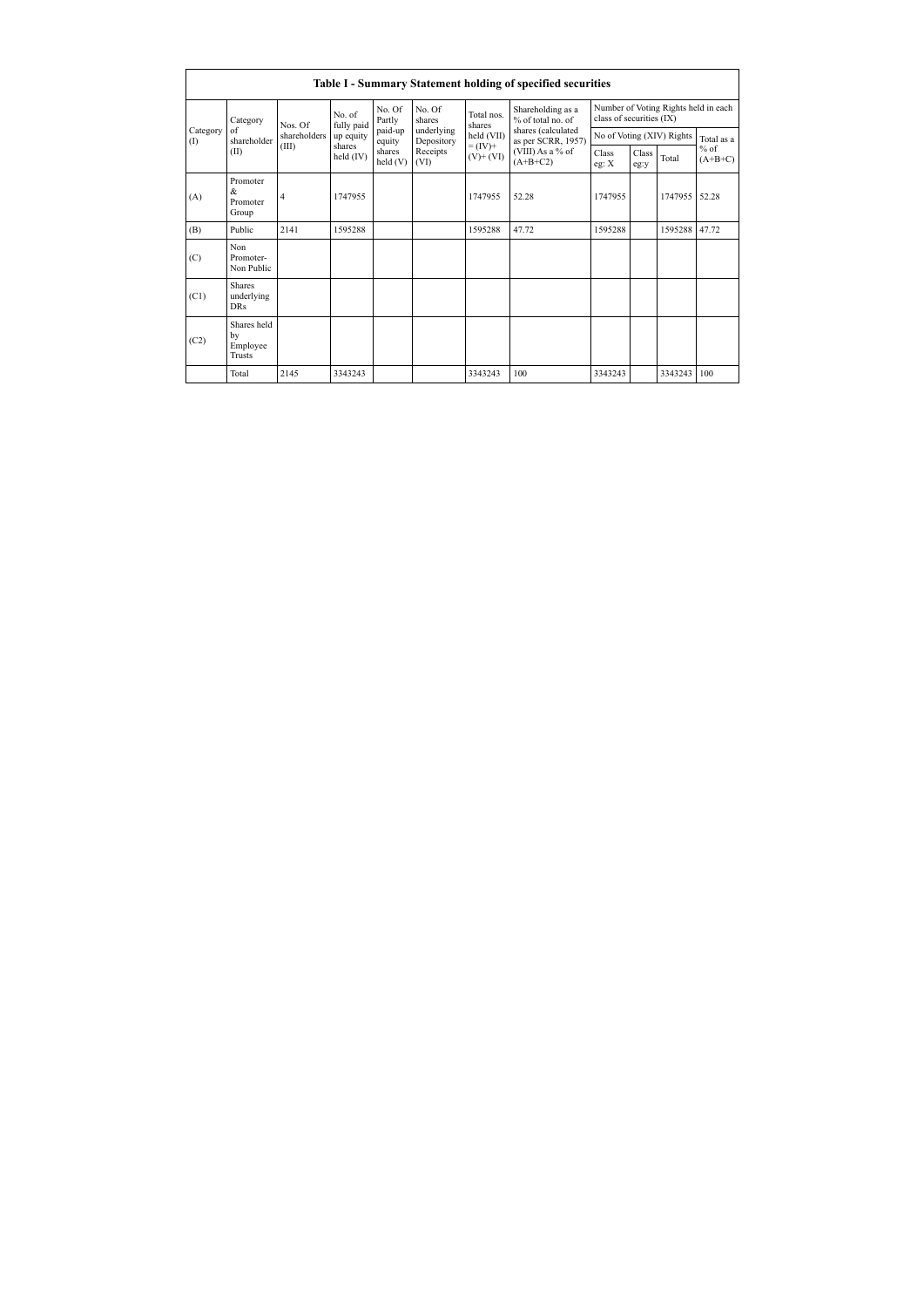|                               |                                                |                                                                                                        |                                                                            |                                                                                                               | Table I - Summary Statement holding of specified securities                                |                                        |                                                  |                                                                               |                                                         |                                       |
|-------------------------------|------------------------------------------------|--------------------------------------------------------------------------------------------------------|----------------------------------------------------------------------------|---------------------------------------------------------------------------------------------------------------|--------------------------------------------------------------------------------------------|----------------------------------------|--------------------------------------------------|-------------------------------------------------------------------------------|---------------------------------------------------------|---------------------------------------|
| Category<br>of<br>(1)<br>(II) | Category                                       | No Of<br><b>Shares</b><br>Underlying<br>Outstanding<br>shareholder<br>convertible<br>securities<br>(X) | No of<br><b>Shares</b><br>Underlying<br>Outstanding<br>Warrants<br>$(X_i)$ | No. Of Shares<br>Underlying<br>Outstanding<br>convertible<br>securities and<br>No. Of<br>Warrants (Xi)<br>(a) | Shareholding, as a %<br>assuming full<br>conversion of<br>convertible securities (         | Number of<br>Locked in<br>shares (XII) |                                                  | Number of<br><b>Shares</b><br>pledged or<br>otherwise<br>encumbered<br>(XIII) |                                                         | Number of<br>equity shares<br>held in |
|                               |                                                |                                                                                                        |                                                                            |                                                                                                               | as a percentage of<br>diluted share capital)<br>$(XI) = (VII)+(X) As a %$<br>of $(A+B+C2)$ | No.<br>(a)                             | As a<br>$%$ of<br>total<br>Shares<br>held<br>(b) | N <sub>0</sub><br>(a)                                                         | As a<br>$%$ of<br>total<br><b>Shares</b><br>held<br>(b) | dematerialized<br>form (XIV)          |
| (A)                           | Promoter<br>&.<br>Promoter<br>Group            |                                                                                                        |                                                                            |                                                                                                               | 52 28                                                                                      |                                        |                                                  |                                                                               |                                                         | 1728020                               |
| (B)                           | Public                                         |                                                                                                        |                                                                            |                                                                                                               | 47.72                                                                                      |                                        |                                                  |                                                                               |                                                         | 1374088                               |
| (C)                           | Non<br>Promoter-<br>Non Public                 |                                                                                                        |                                                                            |                                                                                                               |                                                                                            |                                        |                                                  |                                                                               |                                                         |                                       |
| (C1)                          | <b>Shares</b><br>underlying<br><b>DRs</b>      |                                                                                                        |                                                                            |                                                                                                               |                                                                                            |                                        |                                                  |                                                                               |                                                         |                                       |
| (C2)                          | Shares held<br>by<br>Employee<br><b>Trusts</b> |                                                                                                        |                                                                            |                                                                                                               |                                                                                            |                                        |                                                  |                                                                               |                                                         |                                       |
|                               | Total                                          |                                                                                                        |                                                                            |                                                                                                               | 100                                                                                        |                                        |                                                  |                                                                               |                                                         | 3102108                               |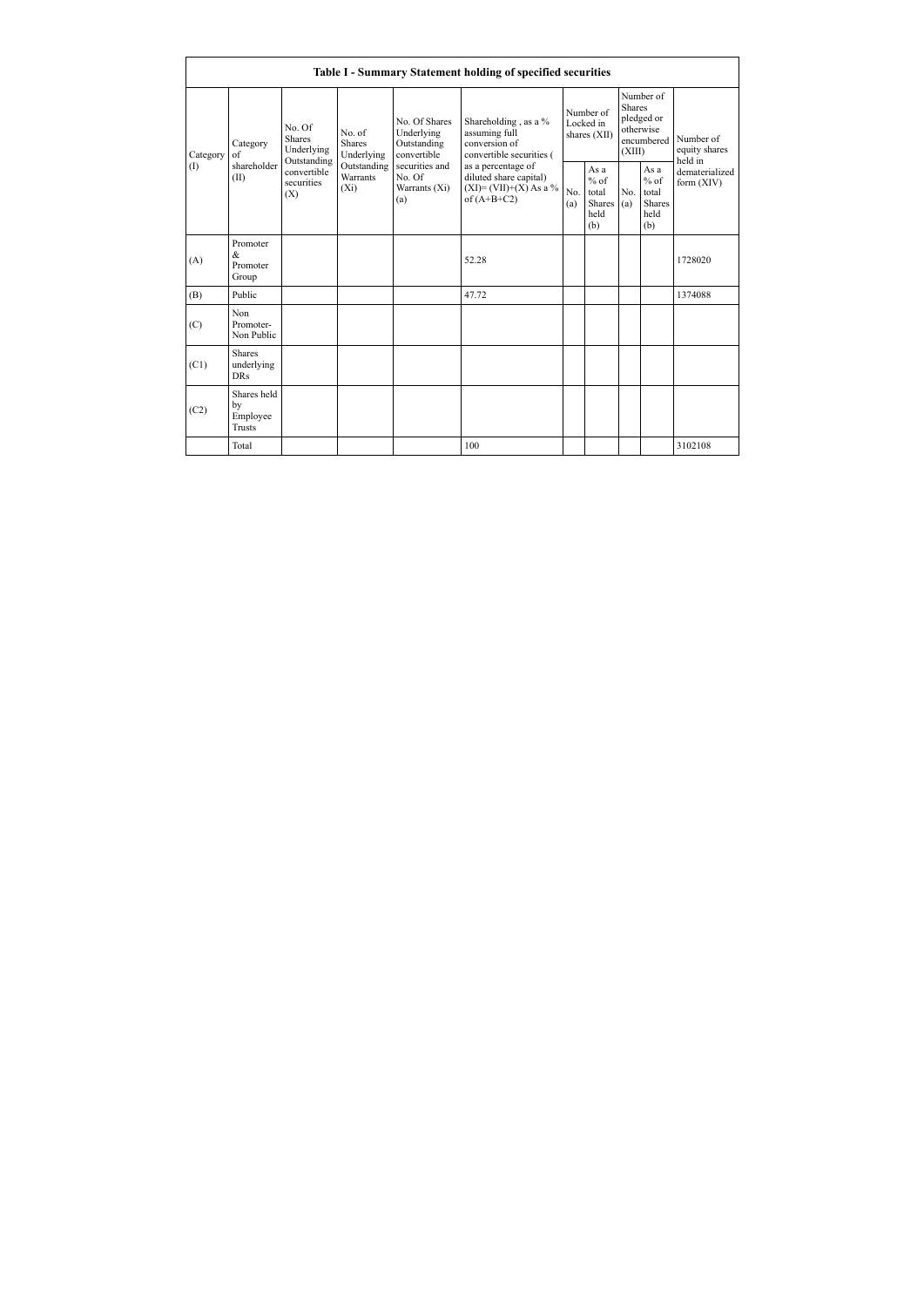|                                                                                             | Table II - Statement showing shareholding pattern of the Promoter and Promoter Group                                |                         |                        |                       |                                    |                             |                                              |                           |               |                                                                  |                                               |
|---------------------------------------------------------------------------------------------|---------------------------------------------------------------------------------------------------------------------|-------------------------|------------------------|-----------------------|------------------------------------|-----------------------------|----------------------------------------------|---------------------------|---------------|------------------------------------------------------------------|-----------------------------------------------|
|                                                                                             |                                                                                                                     |                         | No. of<br>fully        | No. Of<br>Partly      | No. Of                             | Total<br>nos.               | Shareholding<br>as a % of total              |                           |               | Number of Voting Rights held in<br>each class of securities (IX) |                                               |
| Sr.                                                                                         | Category & Name<br>of the Shareholders                                                                              | Nos. Of<br>shareholders | paid up<br>equity      | paid-<br>up<br>equity | shares<br>underlying<br>Depository | shares<br>held<br>$(VII) =$ | no. of shares<br>(calculated as<br>per SCRR, | No of Voting (XIV) Rights |               |                                                                  | Total<br>as a %                               |
|                                                                                             | $($ $\Gamma$                                                                                                        | (III)                   | shares<br>held<br>(IV) | shares<br>held<br>(V) | Receipts<br>(VI)                   | $(IV)+$<br>$(V)$ +<br>(VI)  | 1957) (VIII) As<br>a % of<br>$(A+B+C2)$      | Class<br>eg: X            | Class<br>eg:y | Total                                                            | $_{\mathrm{of}}$<br>Total<br>Voting<br>rights |
| A                                                                                           | Table II - Statement showing shareholding pattern of the Promoter and Promoter Group                                |                         |                        |                       |                                    |                             |                                              |                           |               |                                                                  |                                               |
| (1)                                                                                         | Indian                                                                                                              |                         |                        |                       |                                    |                             |                                              |                           |               |                                                                  |                                               |
| (a)                                                                                         | Individuals/Hindu<br>undivided Family                                                                               | $\overline{c}$          | 1486630                |                       |                                    | 1486630                     | 44.47                                        | 1486630                   |               | 1486630                                                          | 44.47                                         |
| (d)                                                                                         | Any Other<br>(specify)                                                                                              | $\overline{c}$          | 261325                 |                       |                                    | 261325                      | 7.82                                         | 261325                    |               | 261325                                                           | 7.82                                          |
| Sub-Total (A)<br>(1)                                                                        |                                                                                                                     | 4                       | 1747955                |                       |                                    | 1747955                     | 52.28                                        | 1747955                   |               | 1747955                                                          | 52.28                                         |
| (2)                                                                                         | Foreign                                                                                                             |                         |                        |                       |                                    |                             |                                              |                           |               |                                                                  |                                               |
| Total<br>Shareholding<br>of Promoter<br>and Promoter<br>Group $(A)=$<br>$(A)(1)+(A)$<br>(2) |                                                                                                                     | $\overline{4}$          | 1747955                |                       |                                    | 1747955                     | 52.28                                        | 1747955                   |               | 1747955 52.28                                                    |                                               |
| B                                                                                           | Table III - Statement showing shareholding pattern of the Public shareholder                                        |                         |                        |                       |                                    |                             |                                              |                           |               |                                                                  |                                               |
| (1)                                                                                         | Institutions                                                                                                        |                         |                        |                       |                                    |                             |                                              |                           |               |                                                                  |                                               |
| (f)                                                                                         | Financial<br>Institutions/ Banks                                                                                    | 1                       | 130                    |                       |                                    | 130                         | $\boldsymbol{0}$                             | 130                       |               | 130                                                              | $\mathbf{0}$                                  |
| Sub-Total (B)<br>(1)                                                                        |                                                                                                                     | $\mathbf{1}$            | 130                    |                       |                                    | 130                         | $\mathbf{0}$                                 | 130                       |               | 130                                                              | $\overline{0}$                                |
| (3)                                                                                         | Non-institutions                                                                                                    |                         |                        |                       |                                    |                             |                                              |                           |               |                                                                  |                                               |
| (a(i))                                                                                      | Individuals -<br>i.Individual<br>shareholders<br>holding nominal<br>share capital up to<br>Rs. 2 lakhs.             | 2036                    | 696883                 |                       |                                    | 696883                      | 20.84                                        | 696883                    |               | 696883                                                           | 20.84                                         |
| (a(ii))                                                                                     | Individuals - ii.<br>Individual<br>shareholders<br>holding nominal<br>share capital in<br>excess of Rs. 2<br>lakhs. | 9                       | 507119                 |                       |                                    | 507119                      | 15.17                                        | 507119                    |               | 507119                                                           | 15.17                                         |
| (b)                                                                                         | NBFCs registered<br>with RBI                                                                                        | $\mathbf{1}$            | 2227                   |                       |                                    | 2227                        | 0.07                                         | 2227                      |               | 2227                                                             | 0.07                                          |
| (e)                                                                                         | Any Other<br>(specify)                                                                                              | 94                      | 388929                 |                       |                                    | 388929                      | 11.63                                        | 388929                    |               | 388929                                                           | 11.63                                         |
| Sub-Total (B)<br>(3)                                                                        |                                                                                                                     | 2140                    | 1595158                |                       |                                    | 1595158                     | 47.71                                        | 1595158                   |               | 1595158                                                          | 47.71                                         |
| <b>Total Public</b><br>Shareholding<br>$(B)= (B)(1) +$<br>$(B)(2)+(B)(3)$                   |                                                                                                                     | 2141                    | 1595288                |                       |                                    | 1595288                     | 47.72                                        | 1595288                   |               | 1595288                                                          | 47.72                                         |
| C                                                                                           | Table IV - Statement showing shareholding pattern of the Non Promoter- Non Public shareholder                       |                         |                        |                       |                                    |                             |                                              |                           |               |                                                                  |                                               |
| Total (<br>$A+B+C2$ )                                                                       |                                                                                                                     | 2145                    | 3343243                |                       |                                    | 3343243                     | 100                                          | 3343243                   |               | 3343243                                                          | 100                                           |
| Total<br>$(A+B+C)$                                                                          |                                                                                                                     | 2145                    | 3343243                |                       |                                    | 3343243                     | 100                                          | 3343243                   |               | 3343243                                                          | 100                                           |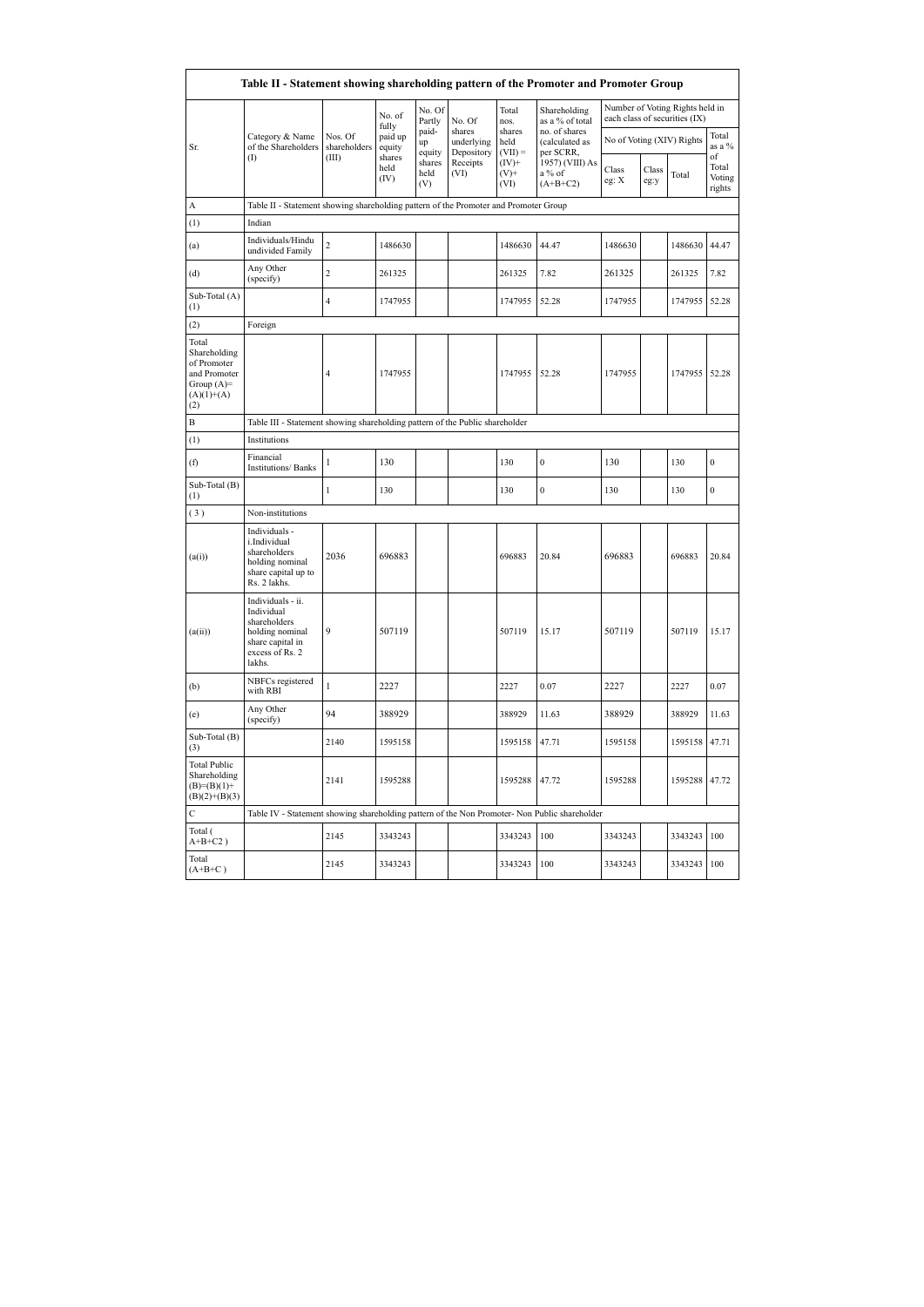| Table II - Statement showing shareholding pattern of the Promoter and Promoter Group    |                                                                                       |            |                                                           |                                                                                               |  |                                                  |            |                                                                        |                                       |  |
|-----------------------------------------------------------------------------------------|---------------------------------------------------------------------------------------|------------|-----------------------------------------------------------|-----------------------------------------------------------------------------------------------|--|--------------------------------------------------|------------|------------------------------------------------------------------------|---------------------------------------|--|
|                                                                                         | No. Of<br>No. of<br><b>Shares</b><br><b>Shares</b><br>Underlying                      | Underlying | No. Of Shares<br>Underlying<br>Outstanding<br>convertible | Shareholding, as a %<br>assuming full conversion of<br>convertible securities (as a           |  | Number of<br>Locked in<br>shares (XII)           |            | Number of<br>Shares<br>pledged or<br>otherwise<br>encumbered<br>(XIII) | Number of<br>equity shares<br>held in |  |
| Sr.                                                                                     | Outstanding<br>Outstanding<br>convertible<br>Warrants<br>securities<br>$(X_i)$<br>(X) |            | securities and<br>No. Of Warrants<br>(Xi)(a)              | percentage of diluted share<br>capital) $(XI) = (VII)+(X) As$<br>a % of $(A+B+C2)$            |  | As a<br>$%$ of<br>total<br>Shares<br>held<br>(b) | No.<br>(a) | As a<br>$%$ of<br>total<br>Shares<br>held<br>(b)                       | dematerialized<br>form (XIV)          |  |
| A                                                                                       |                                                                                       |            |                                                           | Table II - Statement showing shareholding pattern of the Promoter and Promoter Group          |  |                                                  |            |                                                                        |                                       |  |
| (1)                                                                                     | Indian                                                                                |            |                                                           |                                                                                               |  |                                                  |            |                                                                        |                                       |  |
| (a)                                                                                     |                                                                                       |            |                                                           | 44.47                                                                                         |  |                                                  |            |                                                                        | 1466695                               |  |
| (d)                                                                                     |                                                                                       |            |                                                           | 7.82                                                                                          |  |                                                  |            |                                                                        | 261325                                |  |
| Sub-Total (A)<br>(1)                                                                    |                                                                                       |            |                                                           | 52.28                                                                                         |  |                                                  |            |                                                                        | 1728020                               |  |
| (2)                                                                                     | Foreign                                                                               |            |                                                           |                                                                                               |  |                                                  |            |                                                                        |                                       |  |
| Total<br>Shareholding<br>of Promoter<br>and Promoter<br>Group $(A)=$<br>$(A)(1)+(A)(2)$ |                                                                                       |            |                                                           | 52.28                                                                                         |  |                                                  |            |                                                                        | 1728020                               |  |
| B                                                                                       |                                                                                       |            |                                                           | Table III - Statement showing shareholding pattern of the Public shareholder                  |  |                                                  |            |                                                                        |                                       |  |
| (1)                                                                                     | Institutions                                                                          |            |                                                           |                                                                                               |  |                                                  |            |                                                                        |                                       |  |
| (f)                                                                                     |                                                                                       |            |                                                           | $\mathbf{0}$                                                                                  |  |                                                  |            |                                                                        | $\mathbf{0}$                          |  |
| Sub-Total (B)<br>(1)                                                                    |                                                                                       |            |                                                           | $\boldsymbol{0}$                                                                              |  |                                                  |            |                                                                        | $\boldsymbol{0}$                      |  |
| (3)                                                                                     | Non-institutions                                                                      |            |                                                           |                                                                                               |  |                                                  |            |                                                                        |                                       |  |
| (a(i))                                                                                  |                                                                                       |            |                                                           | 20.84                                                                                         |  |                                                  |            |                                                                        | 516380                                |  |
| (a(ii))                                                                                 |                                                                                       |            |                                                           | 15.17                                                                                         |  |                                                  |            |                                                                        | 485244                                |  |
| (b)                                                                                     |                                                                                       |            |                                                           | 0.07                                                                                          |  |                                                  |            |                                                                        | 2227                                  |  |
| (e)                                                                                     |                                                                                       |            |                                                           | 11.63                                                                                         |  |                                                  |            |                                                                        | 370237                                |  |
| Sub-Total (B)<br>(3)                                                                    |                                                                                       |            |                                                           | 47.71                                                                                         |  |                                                  |            |                                                                        | 1374088                               |  |
| <b>Total Public</b><br>Shareholding<br>$(B)= (B)(1) +$<br>$(B)(2)+(B)(3)$               |                                                                                       |            |                                                           | 47.72                                                                                         |  |                                                  |            |                                                                        | 1374088                               |  |
| $\mathbf C$                                                                             |                                                                                       |            |                                                           | Table IV - Statement showing shareholding pattern of the Non Promoter- Non Public shareholder |  |                                                  |            |                                                                        |                                       |  |
| Total (<br>$A+B+C2$ )                                                                   |                                                                                       |            |                                                           | 100                                                                                           |  |                                                  |            |                                                                        | 3102108                               |  |
| Total (A+B+C<br>$\lambda$                                                               |                                                                                       |            |                                                           | 100                                                                                           |  |                                                  |            |                                                                        | 3102108                               |  |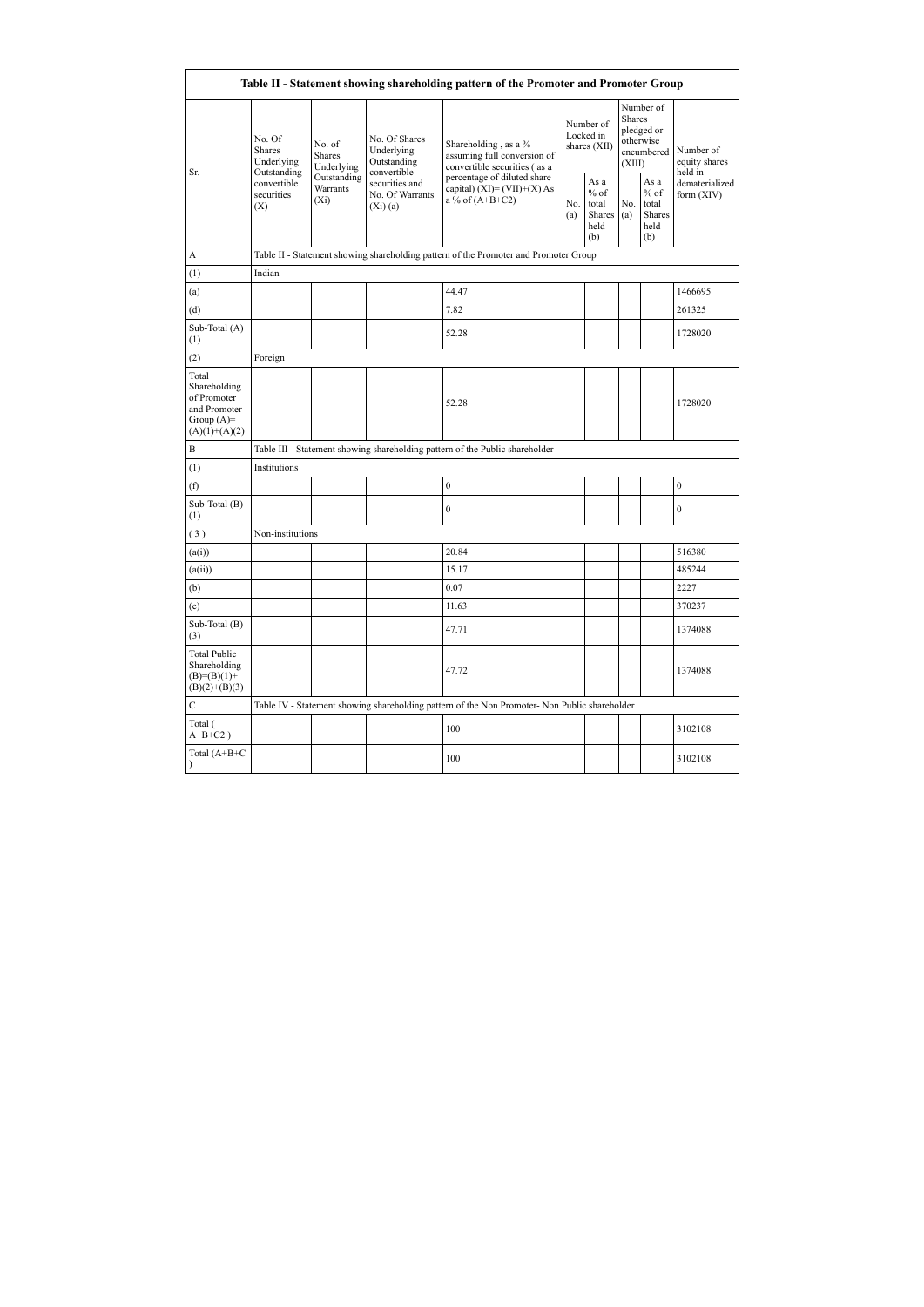| Individuals/Hindu undivided Family                                                                                                                                                          |                                                               |                        |                       |  |  |
|---------------------------------------------------------------------------------------------------------------------------------------------------------------------------------------------|---------------------------------------------------------------|------------------------|-----------------------|--|--|
| Searial No.                                                                                                                                                                                 | $\mathbf{1}$                                                  | $\boldsymbol{2}$       |                       |  |  |
| Name of the<br>Shareholders (I)                                                                                                                                                             | Surinder Paul Kanwar                                          | Raunaq Singh           | Click here to go back |  |  |
| PAN(II)                                                                                                                                                                                     | AAFPK8732L                                                    | ZZZZZ9999Z             | Total                 |  |  |
| No. of fully paid<br>up equity shares<br>held $(IV)$                                                                                                                                        | 1466695                                                       | 19935                  | 1486630               |  |  |
| No. Of Partly paid-<br>up equity shares<br>held (V)                                                                                                                                         |                                                               |                        |                       |  |  |
| No. Of shares<br>underlying<br>Depository<br>Receipts (VI)                                                                                                                                  |                                                               |                        |                       |  |  |
| Total nos. shares<br>held $(VII) = (IV) +$<br>$(V)$ + $(V)$                                                                                                                                 | 1466695                                                       | 19935                  | 1486630               |  |  |
| Shareholding as a<br>% of total no. of<br>shares (calculated<br>as per SCRR,<br>1957) (VIII) As a<br>% of $(A+B+C2)$                                                                        | 43.87                                                         | 0.6                    | 44.47                 |  |  |
|                                                                                                                                                                                             | Number of Voting Rights held in each class of securities (IX) |                        |                       |  |  |
| Class eg:X                                                                                                                                                                                  | 1466695                                                       | 19935                  | 1486630               |  |  |
| Class eg:y                                                                                                                                                                                  |                                                               |                        |                       |  |  |
| Total                                                                                                                                                                                       | 1466695                                                       | 19935                  | 1486630               |  |  |
| Total as a % of<br><b>Total Voting rights</b>                                                                                                                                               | 43.87                                                         | 0.6                    | 44.47                 |  |  |
| No. Of Shares<br>Underlying<br>Outstanding<br>convertible<br>securities $(X)$                                                                                                               |                                                               |                        |                       |  |  |
| No. of Shares<br>Underlying<br>Outstanding<br>Warrants (Xi)                                                                                                                                 |                                                               |                        |                       |  |  |
| No. Of Shares<br>Underlying<br>Outstanding<br>convertible<br>securities and No.<br>Of Warrants (Xi)<br>(a)                                                                                  |                                                               |                        |                       |  |  |
| Shareholding, as a<br>% assuming full<br>conversion of<br>convertible<br>securities (as a<br>percentage of<br>diluted share<br>capital) $(XI)$ =<br>$(VII)+(Xi)(a)$ As a<br>% of $(A+B+C2)$ | 43.87                                                         | 0.6                    | 44.47                 |  |  |
| Number of Locked in shares (XII)                                                                                                                                                            |                                                               |                        |                       |  |  |
| No. (a)                                                                                                                                                                                     |                                                               |                        |                       |  |  |
| As a % of total<br>Shares held (b)                                                                                                                                                          |                                                               |                        |                       |  |  |
|                                                                                                                                                                                             | Number of Shares pledged or otherwise encumbered (XIII)       |                        |                       |  |  |
| No. (a)                                                                                                                                                                                     |                                                               |                        |                       |  |  |
| As a % of total<br>Shares held (b)                                                                                                                                                          |                                                               |                        |                       |  |  |
| Number of equity<br>shares held in<br>dematerialized<br>form (XIV)                                                                                                                          | 1466695                                                       | 0                      | 1466695               |  |  |
| Reason for not providing PAN                                                                                                                                                                |                                                               |                        |                       |  |  |
| Reason for not<br>providing PAN                                                                                                                                                             |                                                               | Textual Information(1) |                       |  |  |
| Shareholder type                                                                                                                                                                            | Promoter                                                      | Promoter               |                       |  |  |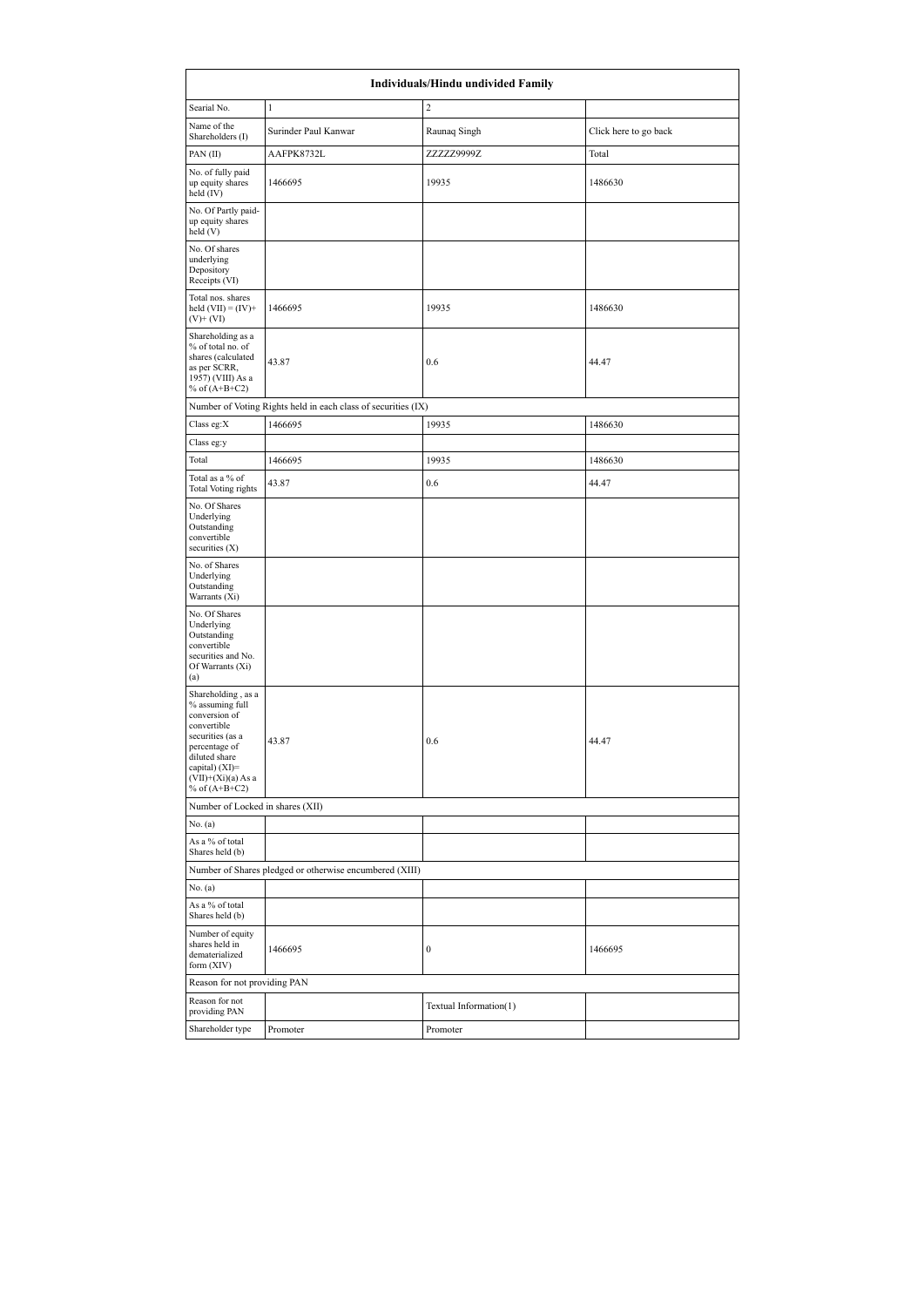| <b>Text Block</b>      |          |  |  |  |  |
|------------------------|----------|--|--|--|--|
| Textual Information(1) | Deceased |  |  |  |  |
|                        |          |  |  |  |  |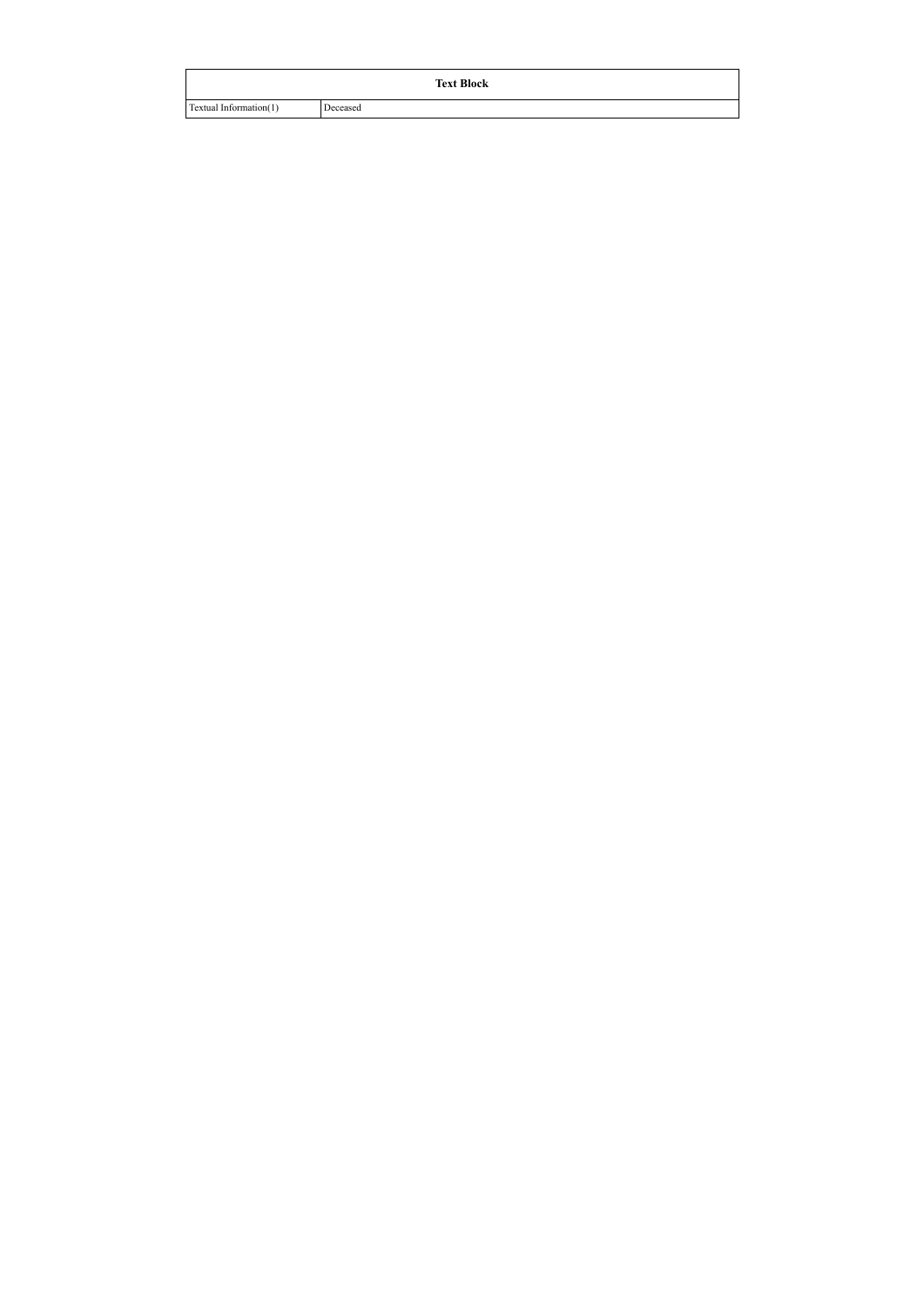| Any Other (specify)                                                                                                                                                                  |                                                               |                                                                                                             |                          |  |  |  |  |
|--------------------------------------------------------------------------------------------------------------------------------------------------------------------------------------|---------------------------------------------------------------|-------------------------------------------------------------------------------------------------------------|--------------------------|--|--|--|--|
| Searial No.                                                                                                                                                                          | $\mathbf{1}$                                                  | $\boldsymbol{2}$                                                                                            |                          |  |  |  |  |
| Category                                                                                                                                                                             | <b>Bodies Corporate</b>                                       | <b>Bodies Corporate</b>                                                                                     | Click here to<br>go back |  |  |  |  |
| Name of the<br>Shareholders (I)                                                                                                                                                      | Gulab Merchandise<br>Private Limited                          | Vibrant Reality Infra Private Limited (Fromerly known as Vibrant Finance<br>and Investment Private Limited) |                          |  |  |  |  |
| PAN(II)                                                                                                                                                                              | AACCG4079Q                                                    | AAACV0104B                                                                                                  | Total                    |  |  |  |  |
| No. of the<br>Shareholders (I)                                                                                                                                                       | 1                                                             | $\mathbf{1}$                                                                                                | $\overline{\mathbf{c}}$  |  |  |  |  |
| No. of fully paid<br>up equity shares<br>held (IV)                                                                                                                                   | 144825                                                        | 116500                                                                                                      | 261325                   |  |  |  |  |
| No. Of Partly paid-<br>up equity shares<br>held (V)                                                                                                                                  |                                                               |                                                                                                             |                          |  |  |  |  |
| No. Of shares<br>underlying<br>Depository<br>Receipts (VI)                                                                                                                           |                                                               |                                                                                                             |                          |  |  |  |  |
| Total nos. shares<br>held $(VII) = (IV) +$<br>$(V)$ + $(VI)$                                                                                                                         | 144825                                                        | 116500                                                                                                      | 261325                   |  |  |  |  |
| Shareholding as a<br>% of total no. of<br>shares (calculated<br>as per SCRR,<br>1957) (VIII) As a<br>% of $(A+B+C2)$                                                                 | 4.33                                                          | 3.48                                                                                                        | 7.82                     |  |  |  |  |
|                                                                                                                                                                                      | Number of Voting Rights held in each class of securities (IX) |                                                                                                             |                          |  |  |  |  |
| Class eg: X                                                                                                                                                                          | 144825                                                        | 116500                                                                                                      | 261325                   |  |  |  |  |
| Class eg:y                                                                                                                                                                           |                                                               |                                                                                                             |                          |  |  |  |  |
| Total                                                                                                                                                                                | 144825                                                        | 116500                                                                                                      | 261325                   |  |  |  |  |
| Total as a % of<br><b>Total Voting rights</b>                                                                                                                                        | 4.33                                                          | 3.48                                                                                                        | 7.82                     |  |  |  |  |
| No. Of Shares<br>Underlying<br>Outstanding<br>convertible<br>securities (X)                                                                                                          |                                                               |                                                                                                             |                          |  |  |  |  |
| No. of Shares<br>Underlying<br>Outstanding<br>Warrants (Xi)                                                                                                                          |                                                               |                                                                                                             |                          |  |  |  |  |
| No. Of Shares<br>Underlying<br>Outstanding<br>convertible<br>securities and No.<br>Of Warrants (Xi)<br>(a)                                                                           |                                                               |                                                                                                             |                          |  |  |  |  |
| Shareholding, as a<br>% assuming full<br>conversion of<br>convertible<br>securities (as a<br>percentage of<br>diluted share<br>capital) (XI)=<br>$(VII)+(X)$ As a %<br>of $(A+B+C2)$ | 4.33                                                          | 3.48                                                                                                        | 7.82                     |  |  |  |  |
| Number of Locked in shares (XII)                                                                                                                                                     |                                                               |                                                                                                             |                          |  |  |  |  |
| No. (a)                                                                                                                                                                              |                                                               |                                                                                                             |                          |  |  |  |  |
| As a % of total<br>Shares held (b)                                                                                                                                                   |                                                               |                                                                                                             |                          |  |  |  |  |
|                                                                                                                                                                                      | Number of Shares pledged or otherwise encumbered (XIII)       |                                                                                                             |                          |  |  |  |  |
| No. (a)                                                                                                                                                                              |                                                               |                                                                                                             |                          |  |  |  |  |
| As a % of total<br>Shares held (b)                                                                                                                                                   |                                                               |                                                                                                             |                          |  |  |  |  |
| Number of equity<br>shares held in<br>dematerialized<br>form (XIV)                                                                                                                   | 144825                                                        | 116500                                                                                                      | 261325                   |  |  |  |  |
| Reason for not providing PAN                                                                                                                                                         |                                                               |                                                                                                             |                          |  |  |  |  |
| Reason for not<br>providing PAN                                                                                                                                                      |                                                               |                                                                                                             |                          |  |  |  |  |
| Shareholder type                                                                                                                                                                     | Promoter Group                                                | Promoter Group                                                                                              |                          |  |  |  |  |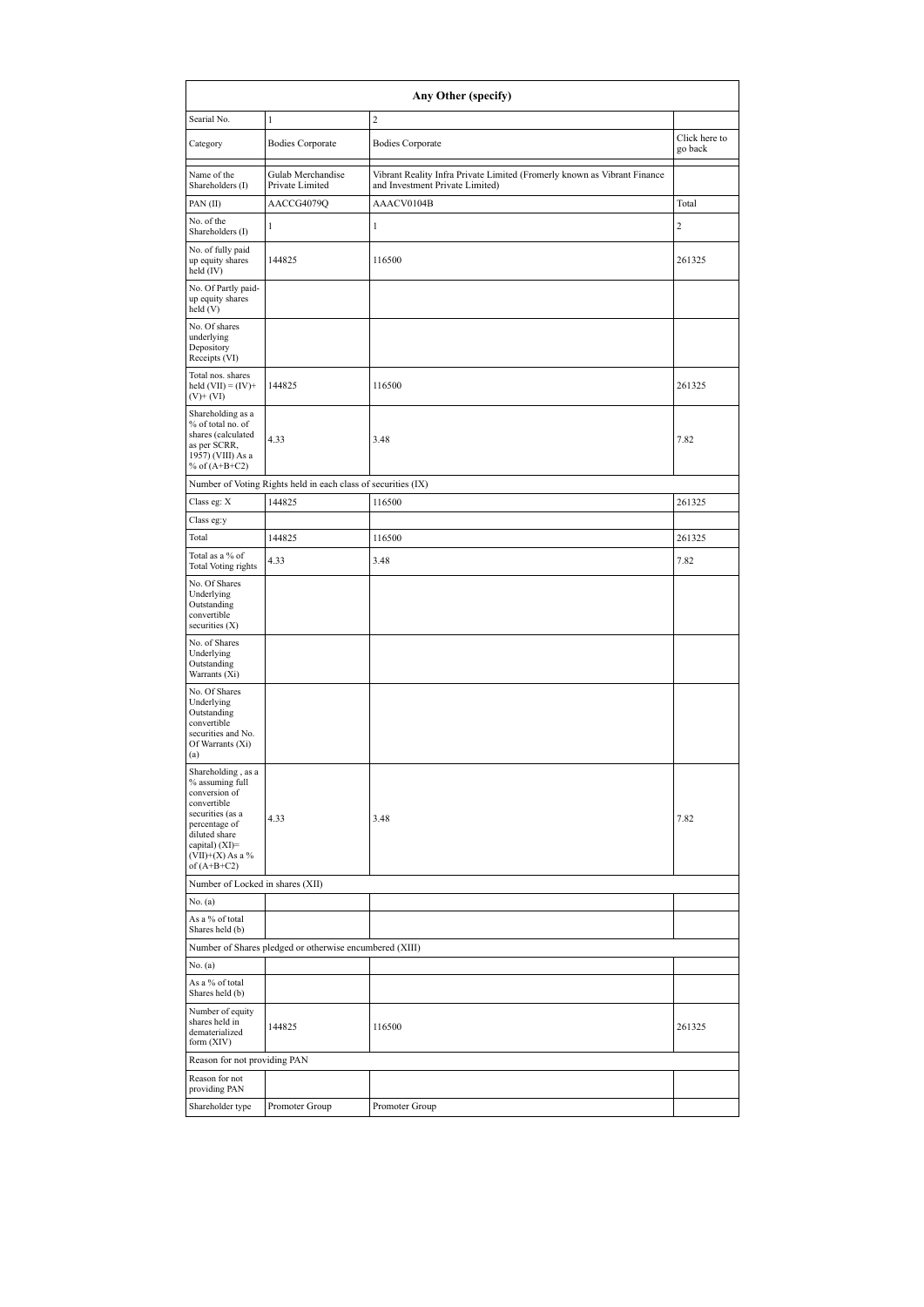| Individuals - ii. Individual shareholders holding nominal share capital in excess of Rs. 2 lakhs.                                                                                       |                                                               |                      |                         |                       |                       |  |  |
|-----------------------------------------------------------------------------------------------------------------------------------------------------------------------------------------|---------------------------------------------------------------|----------------------|-------------------------|-----------------------|-----------------------|--|--|
| Searial No.                                                                                                                                                                             | $\mathbf{1}$                                                  | $\overline{c}$       | $\overline{\mathbf{3}}$ | $\overline{4}$        |                       |  |  |
| Name of the<br>Shareholders (I)                                                                                                                                                         | Dheeraj Kumar Lohia                                           | Mahendra Girdharilal | Sangeetha S             | Soham Ashokkumar Shah | Click here to go back |  |  |
| PAN (II)                                                                                                                                                                                | AHCPK2417L                                                    | AAAPW1327L           | AIJPS3739F              | EPCPS3456F            | Total                 |  |  |
| No. of fully paid<br>up equity shares<br>held (IV)                                                                                                                                      | 43010                                                         | 43107                | 51150                   | 235972                | 373239                |  |  |
| No. Of Partly paid-<br>up equity shares<br>held (V)                                                                                                                                     |                                                               |                      |                         |                       |                       |  |  |
| No. Of shares<br>underlying<br>Depository<br>Receipts (VI)                                                                                                                              |                                                               |                      |                         |                       |                       |  |  |
| Total nos. shares<br>held $(VII) = (IV) +$<br>$(V)$ + $(VI)$                                                                                                                            | 43010                                                         | 43107                | 51150                   | 235972                | 373239                |  |  |
| Shareholding as a<br>% of total no. of<br>shares (calculated<br>as per SCRR,<br>1957) (VIII) As a<br>% of $(A+B+C2)$                                                                    | 1.29                                                          | 1.29                 | 1.53                    | 7.06                  | 11.16                 |  |  |
|                                                                                                                                                                                         | Number of Voting Rights held in each class of securities (IX) |                      |                         |                       |                       |  |  |
| Class eg: X                                                                                                                                                                             | 43010                                                         | 43107                | 51150                   | 235972                | 373239                |  |  |
| Class eg:y                                                                                                                                                                              |                                                               |                      |                         |                       |                       |  |  |
| Total                                                                                                                                                                                   | 43010                                                         | 43107                | 51150                   | 235972                | 373239                |  |  |
| Total as a % of<br><b>Total Voting rights</b>                                                                                                                                           | 1.29                                                          | 1.29                 | 1.53                    | 7.06                  | 11.16                 |  |  |
| No. Of Shares<br>Underlying<br>Outstanding<br>convertible<br>securities (X)                                                                                                             |                                                               |                      |                         |                       |                       |  |  |
| No. of Shares<br>Underlying<br>Outstanding<br>Warrants (Xi)                                                                                                                             |                                                               |                      |                         |                       |                       |  |  |
| No. Of Shares<br>Underlying<br>Outstanding<br>convertible<br>securities and No.<br>Of Warrants (Xi)<br>(a)                                                                              |                                                               |                      |                         |                       |                       |  |  |
| Shareholding, as a<br>% assuming full<br>conversion of<br>convertible<br>securities (as a<br>percentage of<br>diluted share<br>capital) $(XI)$ =<br>$(VII)+(X)$ As a %<br>of $(A+B+C2)$ | 1.29                                                          | 1.29                 | 1.53                    | 7.06                  | 11.16                 |  |  |
| Number of Locked in shares (XII)                                                                                                                                                        |                                                               |                      |                         |                       |                       |  |  |
| No. (a)                                                                                                                                                                                 |                                                               |                      |                         |                       |                       |  |  |
| As a % of total<br>Shares held (b)                                                                                                                                                      |                                                               |                      |                         |                       |                       |  |  |
| Number of equity<br>shares held in<br>dematerialized<br>form (XIV)                                                                                                                      | 43010                                                         | 43107                | 51150                   | 235972                | 373239                |  |  |
| Reason for not providing PAN                                                                                                                                                            |                                                               |                      |                         |                       |                       |  |  |
| Reason for not<br>providing PAN                                                                                                                                                         |                                                               |                      |                         |                       |                       |  |  |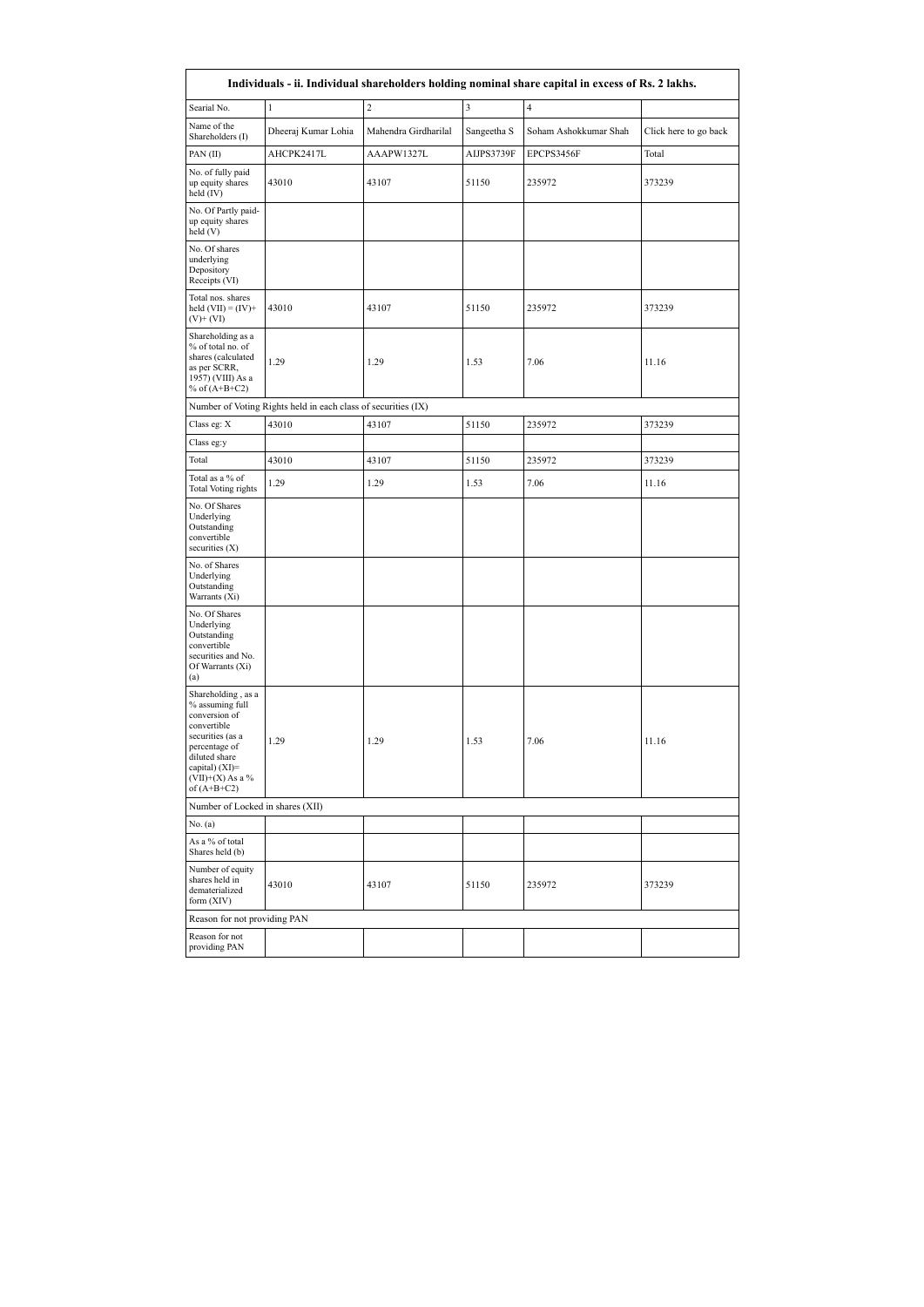|                                                                                                                                                                                      | Any Other (specify) |                  |                                                               |                     |                            |                                              |  |  |
|--------------------------------------------------------------------------------------------------------------------------------------------------------------------------------------|---------------------|------------------|---------------------------------------------------------------|---------------------|----------------------------|----------------------------------------------|--|--|
| Searial No.                                                                                                                                                                          | $\mathbf{1}$        | $\boldsymbol{2}$ | 3                                                             | $\overline{4}$      | 5                          | 6                                            |  |  |
| Category                                                                                                                                                                             | <b>IEPF</b>         | <b>HUF</b>       | Non-Resident Indian<br>(NRI)                                  | Clearing<br>Members | <b>Bodies</b><br>Corporate | <b>Bodies Corporate</b>                      |  |  |
| Category / More<br>than 1 percentage                                                                                                                                                 | Category            | Category         | Category                                                      | Category            | Category                   | More than 1 percentage of<br>shareholding    |  |  |
| Name of the<br>Shareholders (I)                                                                                                                                                      |                     |                  |                                                               |                     |                            | Stategic Capital Partners Private<br>Limited |  |  |
| PAN(II)                                                                                                                                                                              |                     |                  |                                                               |                     |                            | AAXCS0909G                                   |  |  |
| No. of the<br>Shareholders (I)                                                                                                                                                       | $\mathbf{1}$        | 39               | 23                                                            | $\overline{4}$      | 27                         | 1                                            |  |  |
| No. of fully paid<br>up equity shares<br>held $(IV)$                                                                                                                                 | 47307               | 33052            | 15401                                                         | 505                 | 292664                     | 245316                                       |  |  |
| No. Of Partly paid-<br>up equity shares<br>held (V)                                                                                                                                  |                     |                  |                                                               |                     |                            |                                              |  |  |
| No. Of shares<br>underlying<br>Depository<br>Receipts (VI)                                                                                                                           |                     |                  |                                                               |                     |                            |                                              |  |  |
| Total nos. shares<br>held $(VII) = (IV) +$<br>$(V)+(VI)$                                                                                                                             | 47307               | 33052            | 15401                                                         | 505                 | 292664                     | 245316                                       |  |  |
| Shareholding as a<br>% of total no. of<br>shares (calculated<br>as per SCRR,<br>1957) (VIII) As a<br>% of $(A+B+C2)$                                                                 | 1.42                | 0.99             | 0.46                                                          | 0.02                | 8.75                       | 7.34                                         |  |  |
|                                                                                                                                                                                      |                     |                  | Number of Voting Rights held in each class of securities (IX) |                     |                            |                                              |  |  |
| Class eg: X                                                                                                                                                                          | 47307               | 33052            | 15401                                                         | 505                 | 292664                     | 245316                                       |  |  |
| Class eg:y                                                                                                                                                                           |                     |                  |                                                               |                     |                            |                                              |  |  |
| Total                                                                                                                                                                                | 47307               | 33052            | 15401                                                         | 505                 | 292664                     | 245316                                       |  |  |
| Total as a % of<br><b>Total Voting rights</b>                                                                                                                                        | 1.42                | 0.99             | 0.46                                                          | 0.02                | 8.75                       | 7.34                                         |  |  |
| No. Of Shares<br>Underlying<br>Outstanding<br>convertible<br>securities $(X)$                                                                                                        |                     |                  |                                                               |                     |                            |                                              |  |  |
| No. of Shares<br>Underlying<br>Outstanding<br>Warrants (Xi)                                                                                                                          |                     |                  |                                                               |                     |                            |                                              |  |  |
| No. Of Shares<br>Underlying<br>Outstanding<br>convertible<br>securities and No.<br>Of Warrants (Xi)<br>(a)                                                                           |                     |                  |                                                               |                     |                            |                                              |  |  |
| Shareholding, as a<br>% assuming full<br>conversion of<br>convertible<br>securities (as a<br>percentage of<br>diluted share<br>capital) (XI)=<br>$(VII)+(X)$ As a %<br>of $(A+B+C2)$ | 1.42                | 0.99             | 0.46                                                          | 0.02                | 8.75                       | 7.34                                         |  |  |
| Number of Locked in shares (XII)                                                                                                                                                     |                     |                  |                                                               |                     |                            |                                              |  |  |
| No. (a)                                                                                                                                                                              |                     |                  |                                                               |                     |                            |                                              |  |  |
| As a % of total<br>Shares held (b)                                                                                                                                                   |                     |                  |                                                               |                     |                            |                                              |  |  |
| Number of equity<br>shares held in<br>dematerialized<br>form (XIV)                                                                                                                   | 47307               | 33052            | 15401                                                         | 505                 | 273972                     | 245316                                       |  |  |
| Reason for not providing PAN                                                                                                                                                         |                     |                  |                                                               |                     |                            |                                              |  |  |
| Reason for not<br>providing PAN                                                                                                                                                      |                     |                  |                                                               |                     |                            |                                              |  |  |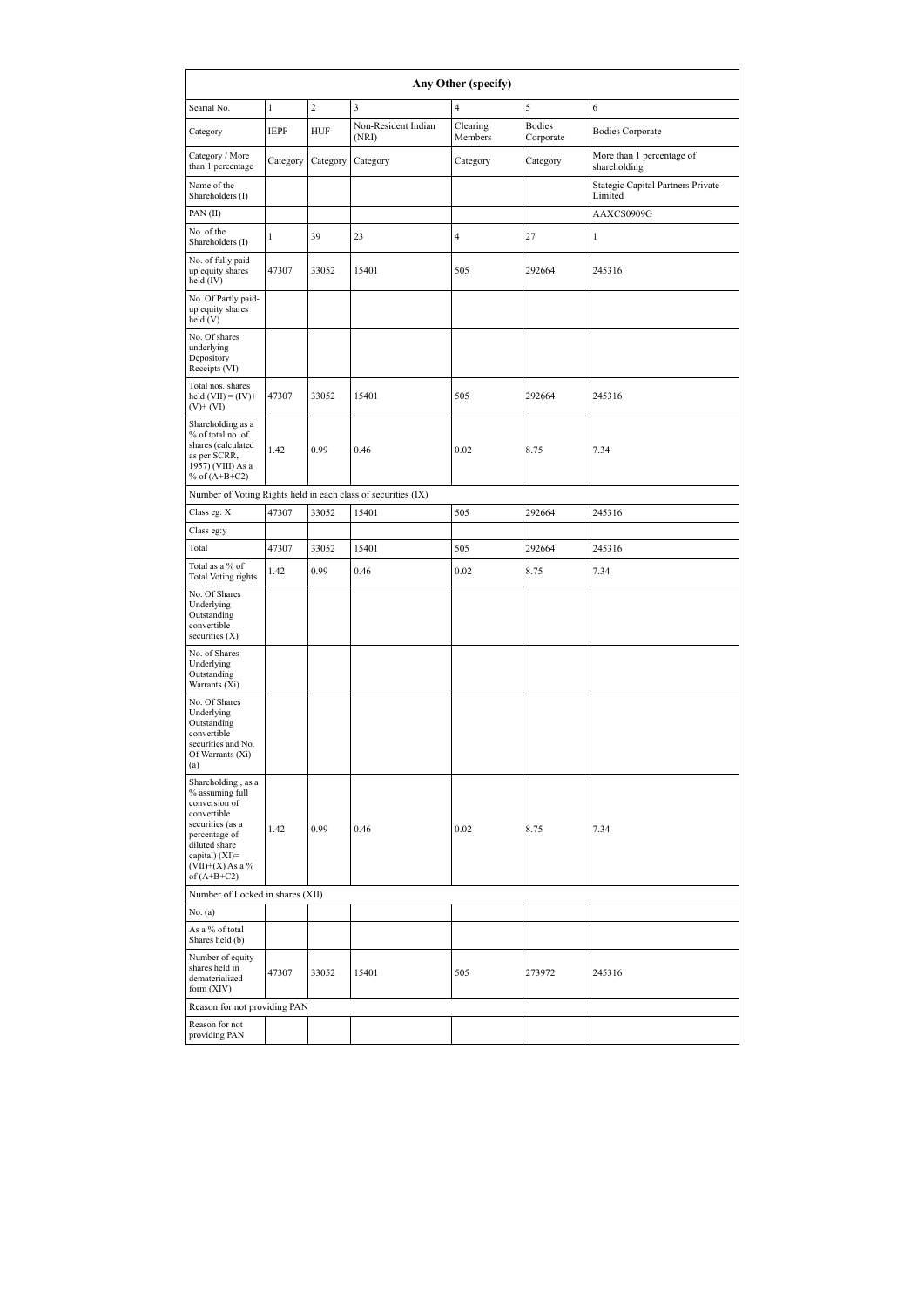|                                                                                                                                                                                      | Any Other (specify)                                           |  |  |  |  |  |  |
|--------------------------------------------------------------------------------------------------------------------------------------------------------------------------------------|---------------------------------------------------------------|--|--|--|--|--|--|
| Searial No.                                                                                                                                                                          |                                                               |  |  |  |  |  |  |
| Category                                                                                                                                                                             |                                                               |  |  |  |  |  |  |
| Category / More<br>than 1 percentage                                                                                                                                                 |                                                               |  |  |  |  |  |  |
| Name of the<br>Shareholders (I)                                                                                                                                                      | Click here to go back                                         |  |  |  |  |  |  |
| PAN(II)                                                                                                                                                                              | Total                                                         |  |  |  |  |  |  |
| No. of the<br>Shareholders (I)                                                                                                                                                       | 94                                                            |  |  |  |  |  |  |
| No. of fully paid<br>up equity shares<br>held $(IV)$                                                                                                                                 | 388929                                                        |  |  |  |  |  |  |
| No. Of Partly paid-<br>up equity shares<br>held (V)                                                                                                                                  |                                                               |  |  |  |  |  |  |
| No. Of shares<br>underlying<br>Depository<br>Receipts (VI)                                                                                                                           |                                                               |  |  |  |  |  |  |
| Total nos. shares<br>held $(VII) = (IV) +$<br>$(V)+(VI)$                                                                                                                             | 388929                                                        |  |  |  |  |  |  |
| Shareholding as a<br>% of total no. of<br>shares (calculated<br>as per SCRR,<br>1957) (VIII) As a<br>% of $(A+B+C2)$                                                                 | 11.64                                                         |  |  |  |  |  |  |
|                                                                                                                                                                                      | Number of Voting Rights held in each class of securities (IX) |  |  |  |  |  |  |
| Class eg: X                                                                                                                                                                          | 388929                                                        |  |  |  |  |  |  |
| Class eg:y                                                                                                                                                                           |                                                               |  |  |  |  |  |  |
| Total                                                                                                                                                                                | 388929                                                        |  |  |  |  |  |  |
| Total as a % of<br><b>Total Voting rights</b>                                                                                                                                        | 11.64                                                         |  |  |  |  |  |  |
| No. Of Shares<br>Underlying<br>Outstanding<br>convertible<br>securities $(X)$                                                                                                        |                                                               |  |  |  |  |  |  |
| No. of Shares<br>Underlying<br>Outstanding<br>Warrants (Xi)                                                                                                                          |                                                               |  |  |  |  |  |  |
| No. Of Shares<br>Underlying<br>Outstanding<br>convertible<br>securities and No.<br>Of Warrants (Xi)<br>(a)                                                                           |                                                               |  |  |  |  |  |  |
| Shareholding, as a<br>% assuming full<br>conversion of<br>convertible<br>securities (as a<br>percentage of<br>diluted share<br>capital) (XI)=<br>$(VII)+(X)$ As a %<br>of $(A+B+C2)$ | 11.64                                                         |  |  |  |  |  |  |
|                                                                                                                                                                                      | Number of Locked in shares (XII)                              |  |  |  |  |  |  |
| No. (a)                                                                                                                                                                              |                                                               |  |  |  |  |  |  |
| As a % of total<br>Shares held (b)                                                                                                                                                   |                                                               |  |  |  |  |  |  |
| Number of equity<br>shares held in<br>dematerialized<br>form (XIV)                                                                                                                   | 370237                                                        |  |  |  |  |  |  |
| Reason for not providing PAN                                                                                                                                                         |                                                               |  |  |  |  |  |  |
| Reason for not<br>providing PAN                                                                                                                                                      |                                                               |  |  |  |  |  |  |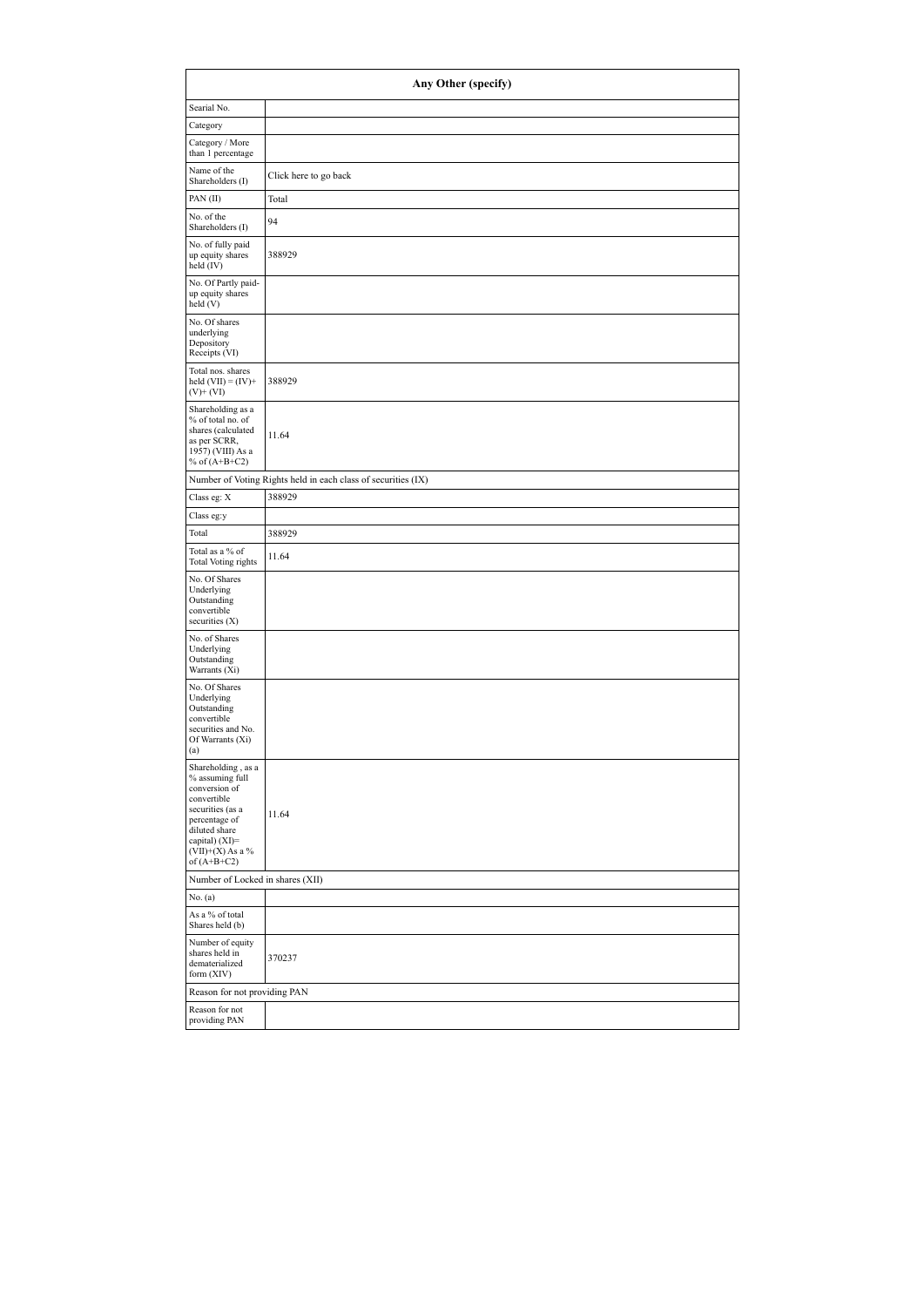| Details of Shares which remain unclaimed for Public |                                   |                                                                   |                                   |                                                                                 |  |  |  |  |  |
|-----------------------------------------------------|-----------------------------------|-------------------------------------------------------------------|-----------------------------------|---------------------------------------------------------------------------------|--|--|--|--|--|
| No.                                                 | Searial Number of<br>shareholders | Outstanding shares held in demat or<br>unclaimed suspense account | voting rights<br>which are frozen | Disclosure of notes on shares which remain<br>unclaimed for public shareholders |  |  |  |  |  |
|                                                     |                                   | 47307                                                             | 47307                             | Textual Information(1)                                                          |  |  |  |  |  |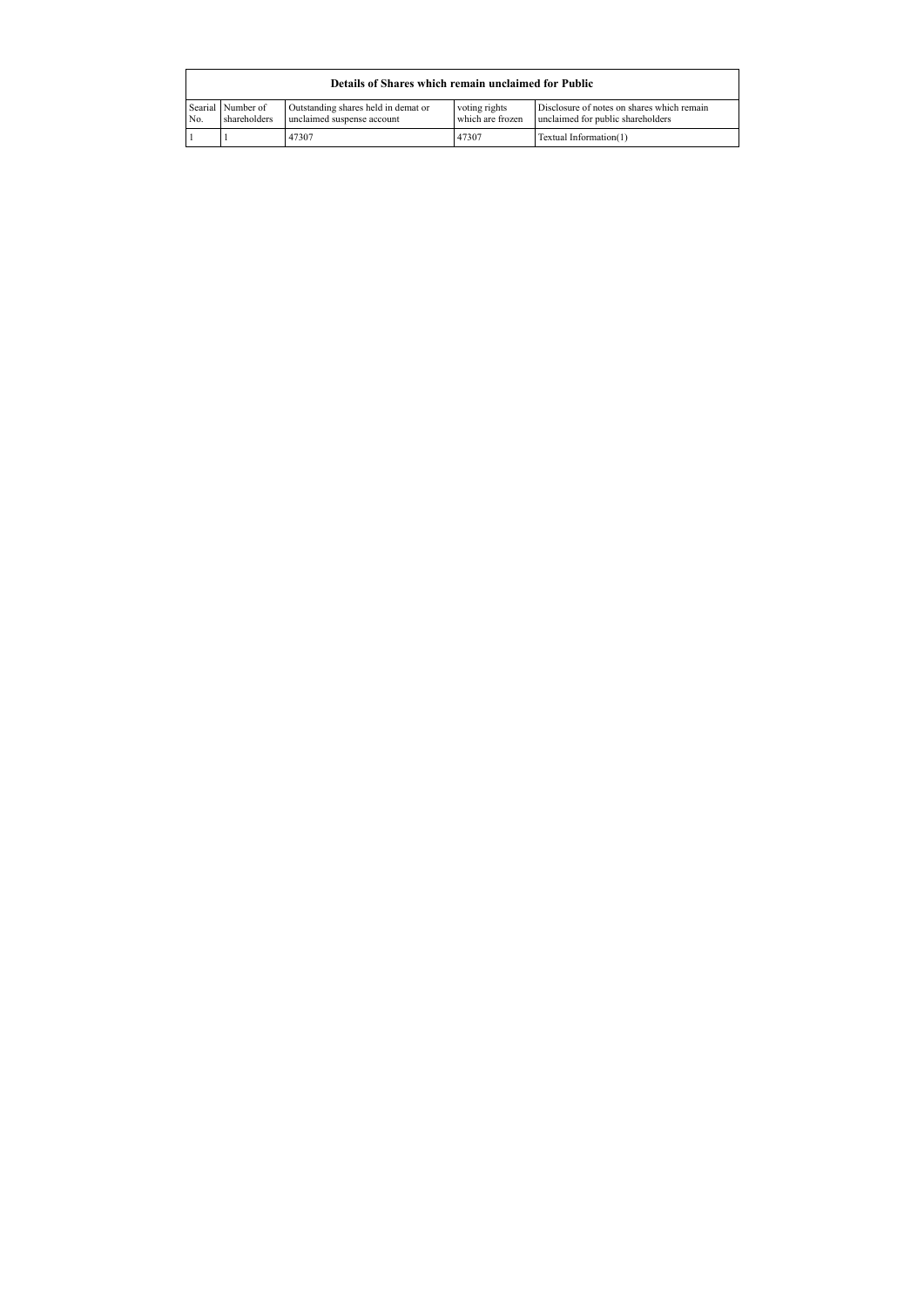| <b>Text Block</b>      |             |  |  |  |  |  |  |
|------------------------|-------------|--|--|--|--|--|--|
| Textual Information(1) | <b>IEPF</b> |  |  |  |  |  |  |
|                        |             |  |  |  |  |  |  |